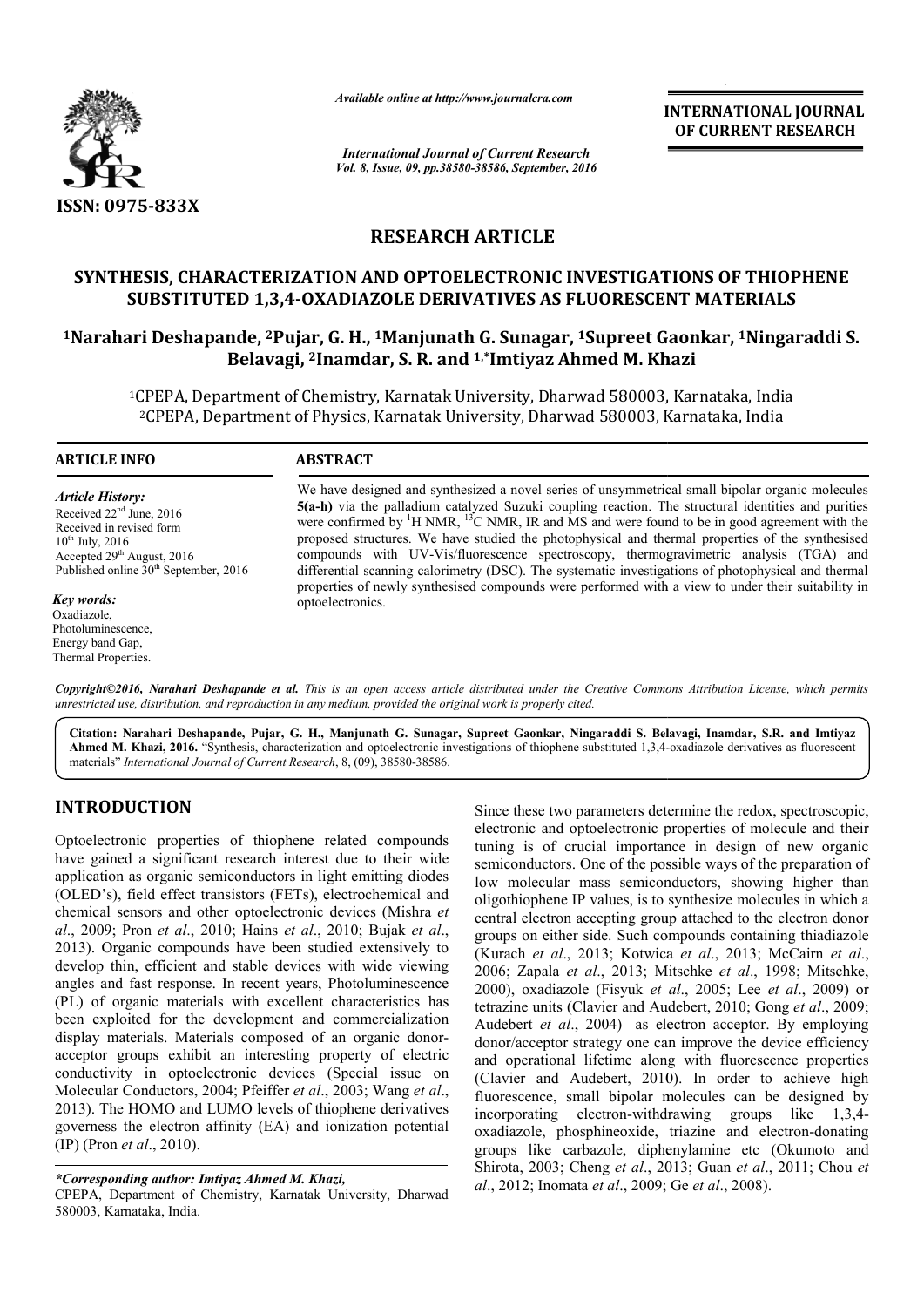Moreover, luminescence properties of these derivatives are superior to those of the corresponding penta-ring oligothiophenes. For example, the central heterocycle ring replacement in substituted quinquethiophene by 1,3,4 oxadiazole leads to a substantial increase of the fluorescence quantum yield. Among all fluorescent heterocyclic ring systems, the molecules containing 1,3,4-oxadiazole, play a crucial roles like excellent electron-acceptor, high thermal stability, high quantum yields. They are also used as electrontransporting/hole-blocking materials in OLEDs (Ma *et al*., 2013; Liu *et al*., 2009). Indeed, oxadiazole units advantageously restrict  $\pi$ -conjugation to afford materials with deeply lying highest occupied molecular orbital's (HOMOs) such that the triplet energies (ETs) are high (Ge *et al*., 2008; Ma *et al*., 2013).

In the present investigation, we have designed 1,3,4 oxadiazole derivatives as donor-acceptor (D/A) systems which can be tuned either by altering the strength of D/A units or by extending  $\pi$  conjugation. The incorporation of electron deficient 1,3,4- oxadiazole ring with electron rich aryl substituted thiophenes acts as a donor results in strong intramolecular charge transfer (ICT) chromophores (Curtis *et al*., 2008; Wang *et al*., 2007). In view of this, we have designed and synthesized a novel series of unsymmetrical small bipolar organic molecules 5(a-h) (Fig. 1) with thiophene substitution as an electron donor.

# RESULTS AND DISCUSSION

#### Synthesis and Characterization

Designed title compounds 5(a-h) are illustrated in Fig 1. A relatively simple and efficient synthetic protocol was employed for the synthesis of compounds 5(a-h) as depicted in scheme 1. The required precursor 4-bromobenzohydrazide was obtained by the esterification of 4-bromobenzoic acid followed by treating with hydrazine hydrate. The key intermediate 2-(4 bromophenyl)-5-(5-chlorothiophen-2-yl)-1,3,4-oxadiazole (4) was synthesized by treatment of 4-bromobenzohydrazide with 5-chlorothiophene-2-carboxylic acid in refluxing POCl<sub>3</sub>. Subsequent Pd-catalyzed Suzuki cross-coupling reaction between 4 and aryl/heteroarylboronic acids afforded the target compounds in 80-85% yield.

We successfully replace both bromo at the para position of the phenyl group and chloro at the fifth position of the thiophene with different aryl/heteroarylboronic acids. The resulting bipolar molecules were purified by column chromatography on silica gel followed by recrystallization in ethanol before spectral characterization. All these compounds  $5(a-h)$  are amorphous in nature and can be stored under ambient conditions for longer time without any detectable decomposition. All these compounds are readily soluble in common organic solvents like EtOH, CHCl<sub>3</sub>, DCM and THF etc.



Fig. 1. Chemical structures of target compounds 5(a-h)

We have studied the optoelectronic properties such as UV-Vis/fluorescence spectra of newly synthesised compounds. Additionally, we have investigated thermal properties of compounds by thermogravimetric analysis (TGA) and differential scanning calorimetry (DSC). The systematic investigation of photophysical and thermal properties of newly synthesised compounds reveals that, desired compounds could be used as active component of donor/acceptor in optoelectronic devices.

Their structural identities and purities were confirmed by  ${}^{1}H$ NMR, <sup>13</sup>C NMR, IR and MS and were found to be in good agreement with the proposed structures.

#### Photophysical Properties

#### UV-Vis Absorption and Photoluminescence (PL) spectra

The target compounds 5(a-h) soluble in all common organic solvents and they produce faint blue to green coloured solution exhibiting clear fluorescence property.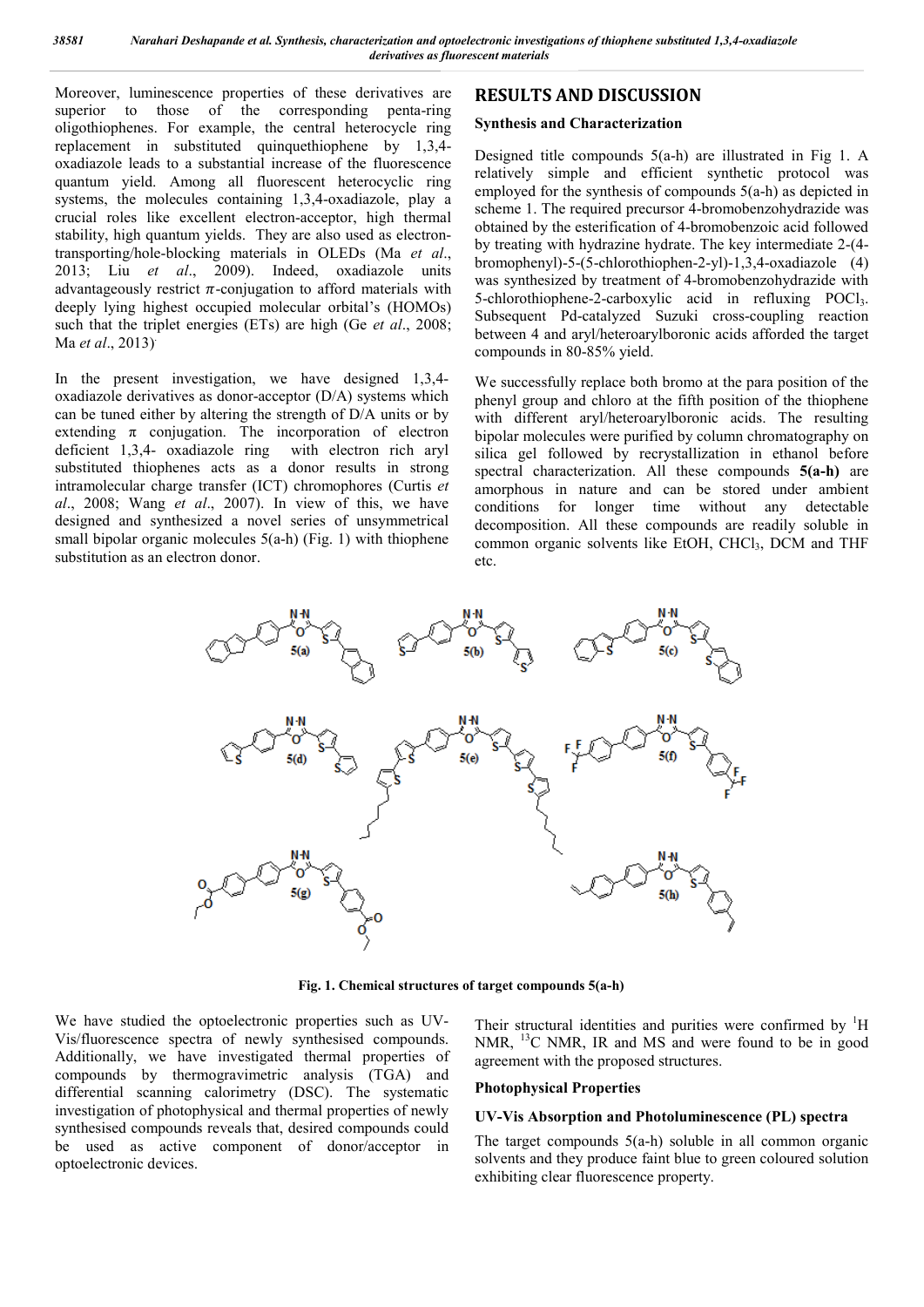

Reagents and conditions: (i)  $S OCl<sub>2</sub>$ , Ethanol, reflux, 5-6 h.

- (ii)  $NH<sub>2</sub>NH<sub>2</sub>H<sub>2</sub>O$ , reflux, 3-4 h.
- (iii) 5-chlorothiophene-2-carboxylic acid, POCl<sub>3</sub>, Reflux, 12 h.
- (iv) Aryl/Heteroarylboronic acid,  $Pd(dppf)_{2}Cl_2$ ,  $K_2CO_3$ , dioxane 80°C, 6 h.

Scheme 1. Synthetic route for the target compounds 5(a-h)



Fig. 2. UV-Vis absorption spectra of compounds 5(a-h) in ethanol at RT



Fig. 3. Emission spectra of compounds 7(a-h) in ethanol at RT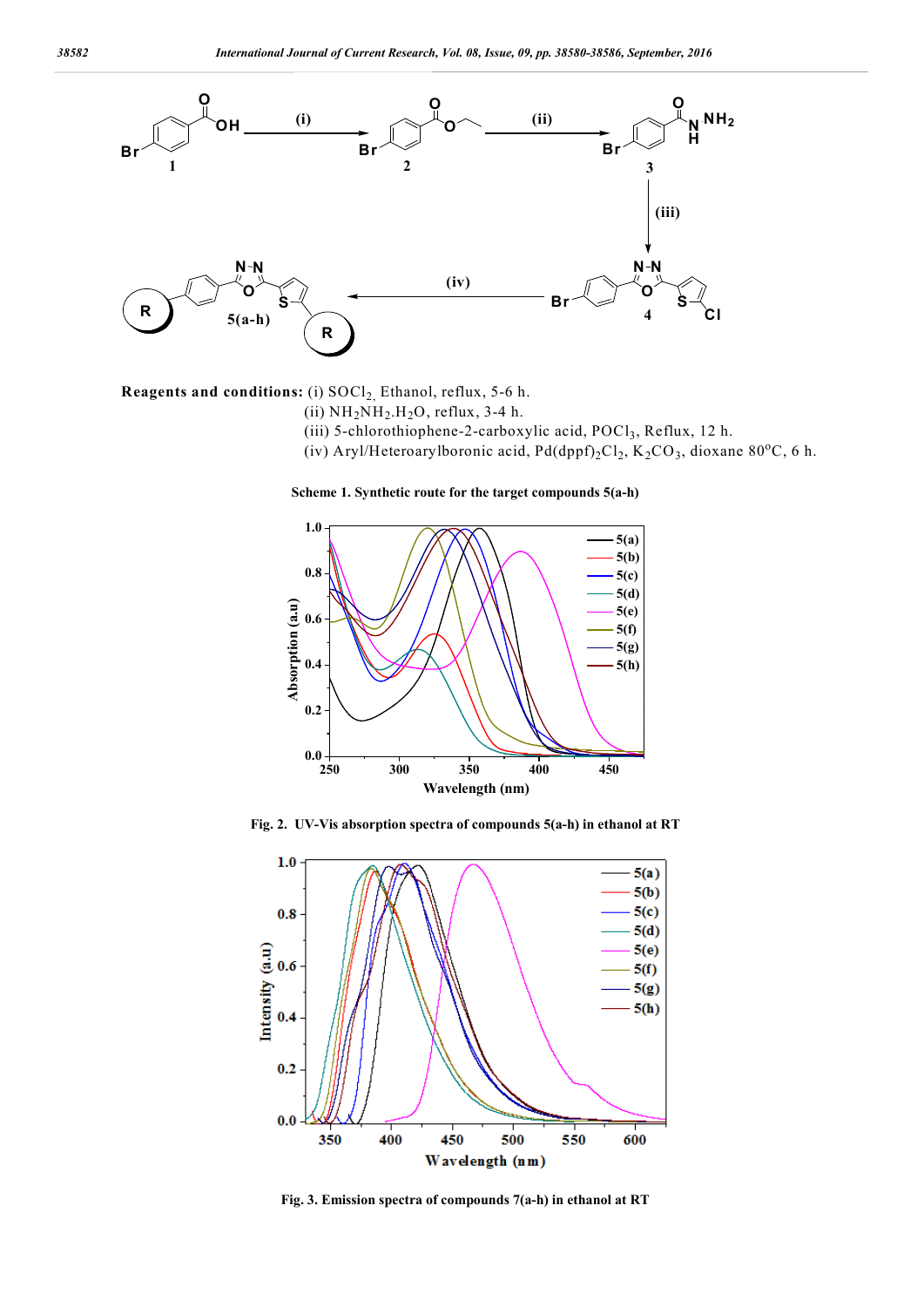Table 1. Summary of Optical and thermal properties of  $\pi$ -conjugated molecules  $5(a-h)$ 

| Compounds | Absorption<br>λ <sup>abs</sup><br>$(nm)^{[a]}$ | Emission<br>λ <sup>еті</sup><br>$(nm)^{[b]}$ | Stoke<br>shift $\Delta\lambda$<br>(nm) | $E_g^{opt}(eV)$<br>[c] | $T_g/T_m/T_c/T_{5d}$ [ <sup>o</sup> C] <sup>[d]</sup> |
|-----------|------------------------------------------------|----------------------------------------------|----------------------------------------|------------------------|-------------------------------------------------------|
| 5a        | 358                                            | 421                                          | 63                                     | 3.08                   | $-215/-291$                                           |
| 5b        | 325                                            | 386                                          | 61                                     | 3.35                   | $-164/-232$                                           |
| 5c        | 347                                            | 411                                          | 64                                     | 3.04                   | 157.61/220/-/267                                      |
| 5d        | 313                                            | 384                                          | 71                                     | 3.41                   | $-141/-240$                                           |
| 5e        | 387                                            | 466                                          | 79                                     | 3.29                   | $-142/-1335$                                          |
| 5f        | 319                                            | 382                                          | 63                                     | 2.77                   | 97.22/134/-/312                                       |
| 5g<br>5h  | 333                                            | 414                                          | 81                                     | 3.06                   | 96.45/173/-/306                                       |
|           | 338                                            | 407                                          | 69                                     | 3.10                   | 96.73/-/176/292                                       |

 $[a]$  The absorption spectra were measured in ethanol at 10  $\mu$ M concentration.

[b] The emission spectra were measured in ethanol at 10 µM concentration.

<sup>[c]</sup> Optical band gap energies were calculated from the equation  $E_{opt} = hc/\lambda = 1240/\lambda$  (eV),

where  $\lambda$  is the edge wavelength (in nm) of the UV-Vis absorption spectrum.

 $\left[$ <sup>d</sup>l Obtained from DSC and TGA measurements;  $T_g$ -glass transition temperature,

 $T_m$ -melting temperature and  $T_c$ -crystallization temperature.



Fig. 4. (a) DSC and (b) TG Curve of the compounds 7(a-h) measured at a heating rate of 10 °C min<sup>-1</sup> under N<sub>2</sub>

The absorption and emission maximum of their solutions in ethanol were recorded in Fig. 2 and their spectral parameters were tabulated in Table 1. All eight derivatives display a broad absorption band at the visible range edge, ascribable, on account of its energy, to a  $\pi-\pi^*$  transition. The maximum absorption wavelengths  $(\lambda_{max}^{abs})$  of 5a, 5b, 5c, 5d, 5e, 5f, 5g and 5h are 358, 325, 347, 313, 387, 319, 333 and 338 nm, respectively. Among the eight derivatives, compound 5e consisting of an electron withdrawing 1,3,4-oxadiazole uint with asymmetrically end-capped alkyl bithiophene shows high solubility with smallest absorption band energy of 387 nm compared to other derivatives, this may leads to narrowing of the frontier molecular orbital gap and increase in the molecular HOMO level. In the series 5(a-h), the derivative 5e shown highest  $\lambda_{max}^{abs}$  of 387 nm and 5d exhibited least  $\lambda_{max}^{abs}$  of 313 nm. The chemical nature of the central oxadiazole ring with neighboring aromatic substitutions plays an important role in the absorption maxima of the compounds and it also depends on the bonding position of the substituents. In this context compound 5b and 5d shows absorption maxima of 325 and 313 nm respectively, these compounds differ by the passion of C-C bond formation with terminal thiophene unit on either side of the central oxadiazole core. Upon excitation with the UV light, all investigated compounds feature strong photoluminescence (PL) shown in Fig. 3. Compared to the featureless absorption spectra, the broad structured fluorescence spectra's were observed in the low energy side.

Photoluminescence provides good deal of information on the electronic structure of the synthesised molecules. Their emission maxima arrange themselves in the order i.e.: 466 >  $421 > 414 > 411 > 407 > 386 > 384 > 382$ . We notice that, both the number of donor groups and the chemical nature of the central electron accepting ring exert strong influence on fluorescence performance of the compounds. As accepted, an increasing in the number of thiophene units shifts the emission maxima to longer wavelength side, clearly observed in 5e.

#### Optical Band Gap

In organic molecules, the energy levels of the electronic states correspond to the energy carried by UV or visible radiation. At resonance, the molecules can absorb quantified energy transported by the electromagnetic radiation, and promote an electron from the low-energy molecular orbital to higher energy molecular orbital. These transitions can be measured using a UV-Vis spectrophotometer. The optical band  $(E_g^{opt})$ corresponds to the energy of the long wavelength edge of the exciton absorption band. The optical band gap values  $(E_g^{opt})$ were approximated from the onset of the low energy side of the absorption spectra (λ*onset*, solution) to the baseline according to the equation (2) and are presented in Table. 1.

$$
E_g^{opt} = \frac{1240}{\lambda_{onset}}\tag{2}
$$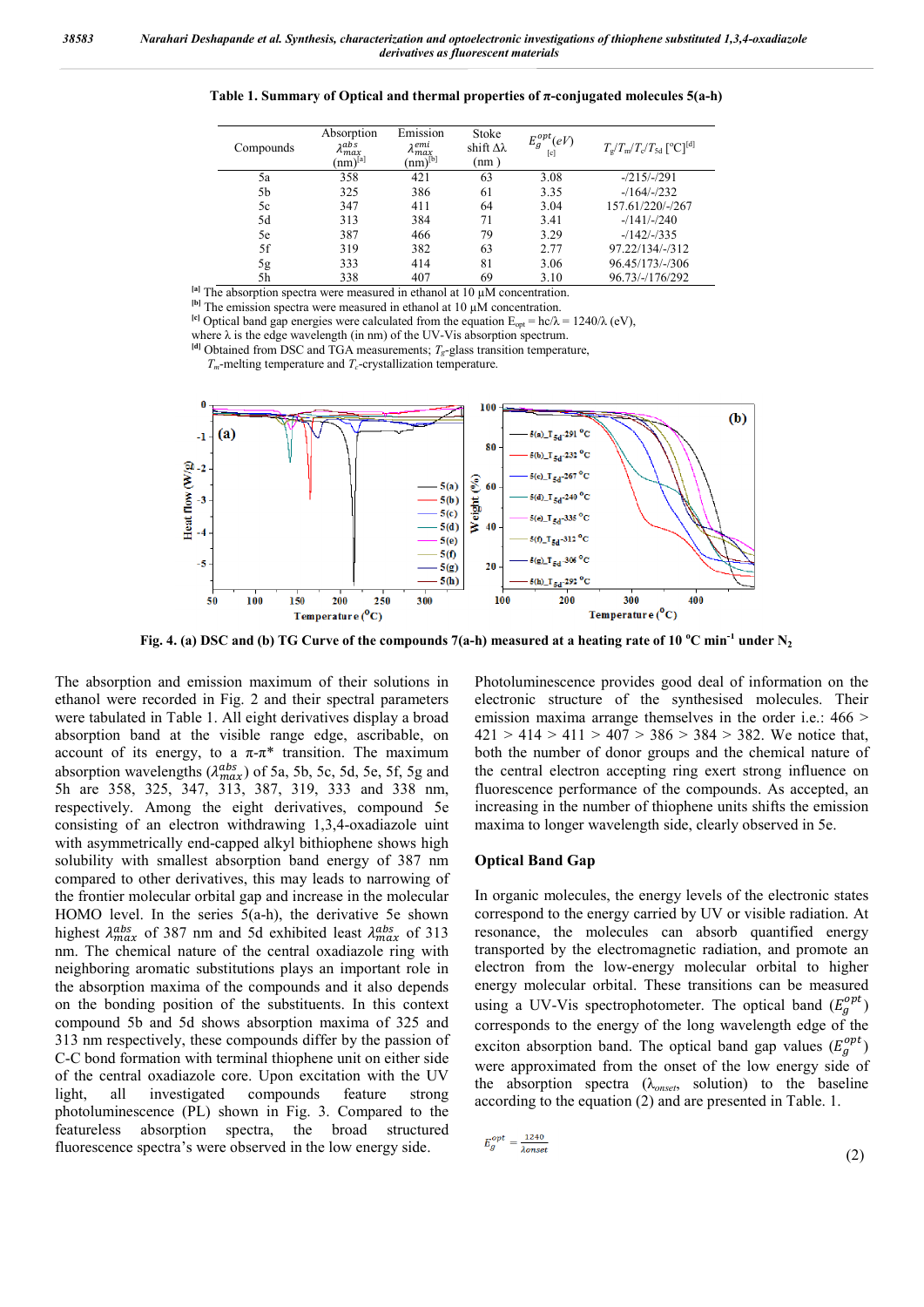#### Thermal Properties

The good thermal stability of the compounds is indicated by their high decomposition temperatures  $(T<sub>d</sub>,$  corresponding to 5% weight loss) in the range of  $335-232$  °C in the thermogravimetric analysis (Fig. 4). The glass transition temperatures  $(T<sub>g</sub>)$  determined through differential scanning calorimetry (DSC). The phase transition properties of these compounds 5c, 5f, 5g and 5h were analyzed by an endothermic baseline shift related to the glass transition temperature  $(T<sub>o</sub>)$  at 157.61, 97.22, 96.45 and 96.73 respectively. Compounds 5(a-h) shows an endothermic melting peak in the temperature range of 220-134 °C, it indicates compounds exhibiting good amorphous glass state stability. Compound 7h shows broad exothermic peak at 176 °C. The good thermal and morphological stability of these materials helps in the preparation of homogeneous and stable amorphous thin films through solution processing, which is crucial for the operation of OLEDs.

#### Conclusion

We have successfully designed and synthesized a novel series of highly conjugated 1, 3, 4-oxadiazole containing donoracceptor (D/A) chromophores by employing a relatively simple synthetic protocol (Suzuki reaction). Structures of these newly synthesized compounds were confirmed by their analytical and spectral data. We have studied the optoelectronic properties like UV-Vis spectra, PL spectra and thermal properties. These studies have clearly revealed that, there is a pronounced effect of chemical structure on the optical properties of the compounds. Compound 5e has shown highest  $\lambda_{max}^{abs}$  and  $\lambda_{max}^{emi}$  of around 387 nm, 466 nm respectively, which might be due to the presence of bithiophene unit on either side of the molecule. The thermal and morphological stabilities of compounds were confirmed by DSC and TGA analysis and they are found to be stable at higher temperatures. The optoelectronic and thermal studies suggest that, these compounds may be used as potential candidates for optoelectronics.

#### Experimental Section

#### Physical Measurements

All chemicals are reagent/analytical grade and used without further purification. All boronic acids were purchased from Sigma-Aldrich. Melting points were determined by open capillary method and are uncorrected. The IR spectra were recorded on Nicolet Impact 410 FT IR spectrophotometer using KBr pellets. <sup>1</sup>H and <sup>13</sup>C NMR were recorded on Bruker 400-MHz FT NMR spectrometer in CDCl<sub>3</sub> or DMSO-d6 by using TMS as internal standard. Chemical shifts are reported in ppm downfield (δ) from TMS. Mass spectra were recorded using Quadrupole LC/MS system with ESI resource. Elemental analyses were performed on a Vario III elemental analyzer. The UV-is absorption spectra were recorded using JASCO UV-Vis NIR Spectrophotometer (Model V-670). Photoluminescence spectra were measured using Spectrofluorometer (JY Horiba, Floromax-4. DSC and TGA were performed with a TA Instruments DSC Q20 V24.10 Build 122 and TA Instruments SDT Q600 V20.9 Build 20, respectively, under nitrogen with heating rates of 10  $^{\circ}$ C min<sup>-1</sup>.

#### Materials and Synthesis

All solvents were freshly distilled over appropriate drying reagents prior to use. All starting materials were purchased from Sigma Aldrich and were used without further purification. The required intermediate 4-bromobenzhydrazide and compound 6 was synthesized according to the procedure. The catalyst Pd(dppf)2Cl2 and aryl/heteroarylboronic acids were purchased from Sigma-Aldrich.

#### Procedure for the synthesis of intermediate 2-(4 bromophenyl)-5-(5-chlorothiophen-2-yl)-1,3,4-oxadiazole (4)

4-bromobenzohydrazide (5.0 g, 0.023 mol) and 5 chlorothiophene-2-carboxylic acid (4.1 g, 0.025 mol) were dissolved in POCl<sub>3</sub> (50 ml). The mixture was refluxed for 12 h at 100 °C. Completion of the reaction was monitored by TLC. After completion of the reaction, allowed the reaction mixture to reach room temperature, the quenching of reaction mixture in ice water bath was carefully carried out under efficient fume hood. The solid that separated was collected by filtration and then washed with saturated  $NAHCO<sub>3</sub>$  solution to remove excess of un-reacted carboxylic acid, the crude product was subjected to re-crystallization from ethanol, followed by column chromatography on silica gel using plane chloroform as an eluting solvent to obtain desired compound in 85-90% yield. White colour. Isolated yield: 85%. Mp: 158-160 °C. <sup>1</sup>H NMR (500 MHz, CDCl3) δ: 7.97 (d, *J* = 7.2 Hz, 1H), 7.68 (d, *J* = 7.1 Hz, 1H), 7.62 (s, 1H), 7.04 (s, 1H). <sup>13</sup>C NMR (126 MHz, CDCl3) δ: 163.39, 159.92, 135.76, 132.49, 129.24, 128.32, 127.49, 126.66, 123.43, 122.38. MS m/z calculated for  $C_{12}H_6BrClN_2OS$  341.61, found 342 (M<sup>+1</sup>). Anal. Calcd (%) for  $C_{12}H_6BrClN_2OS$ : C 42.19, H 1.77, N 8.20. Found: C 42.21, H 1.75, N 8.22.

#### General procedure for the synthesis of final compounds 5(a-h)

To a mixture of 6 (0.5 g, 0.0014 mol), Aryl/Heteroarylboronic acid,  $(0.389 \text{ g}, 0.0032 \text{ mol})$ , Pd(dppf)<sub>2</sub>Cl<sub>2</sub> (0.102 g, 0.00014 mol), as a catalyst were added to a mixure of 1,4 dioxane (10 mL) and aqueous  $2M K_2CO_3$  (5 mL). The reaction mixture was heated for 6-8 h at 85-90 °C under nitrogen. The progress of the reaction was frequently monitored by TLC, the solution was extracted with  $CH_2Cl_2$  and the organic layer was washed with water (25 mL) and brine solution (25 mL), and then dried over anhydrous Na2SO4. Organic solvent was removed completely under reduced pressure, the crude residue was purified by flash column chromatography on silica gel using plane chloroform as an eluting solvent to obtain desired compound in 80-85% yield.

#### 2-(4-(1H-inden-2-yl) phenyl)-5-(5-(1H-inden-2-yl)thiophen-2-yl)-1,3,4-oxa diazole (5a)

Light green colour. Isolated yield: 85%, Mp: 160-165 °C. <sup>1</sup>H NMR (400 MHz, CDCl3) δ: 8.11-8.09 (m, 2H), 7.81-7.75 (m, 3H), 7.62 (d, *J* = 4.0 Hz, 1H), 7.51 (d, *J* = 6.7 Hz, 2H), 7.46 (d, *J* = 7.4 Hz, 2H), 7.40 (s, 2H), 7.31 (t, *J* = 7.3 Hz, 2H), 7.03 (d,  $J = 4.0$  Hz, 2H), 3.85 (s, 4H). <sup>13</sup>C NMR (101 MHz, CDCl<sub>3</sub>)  $\delta$ :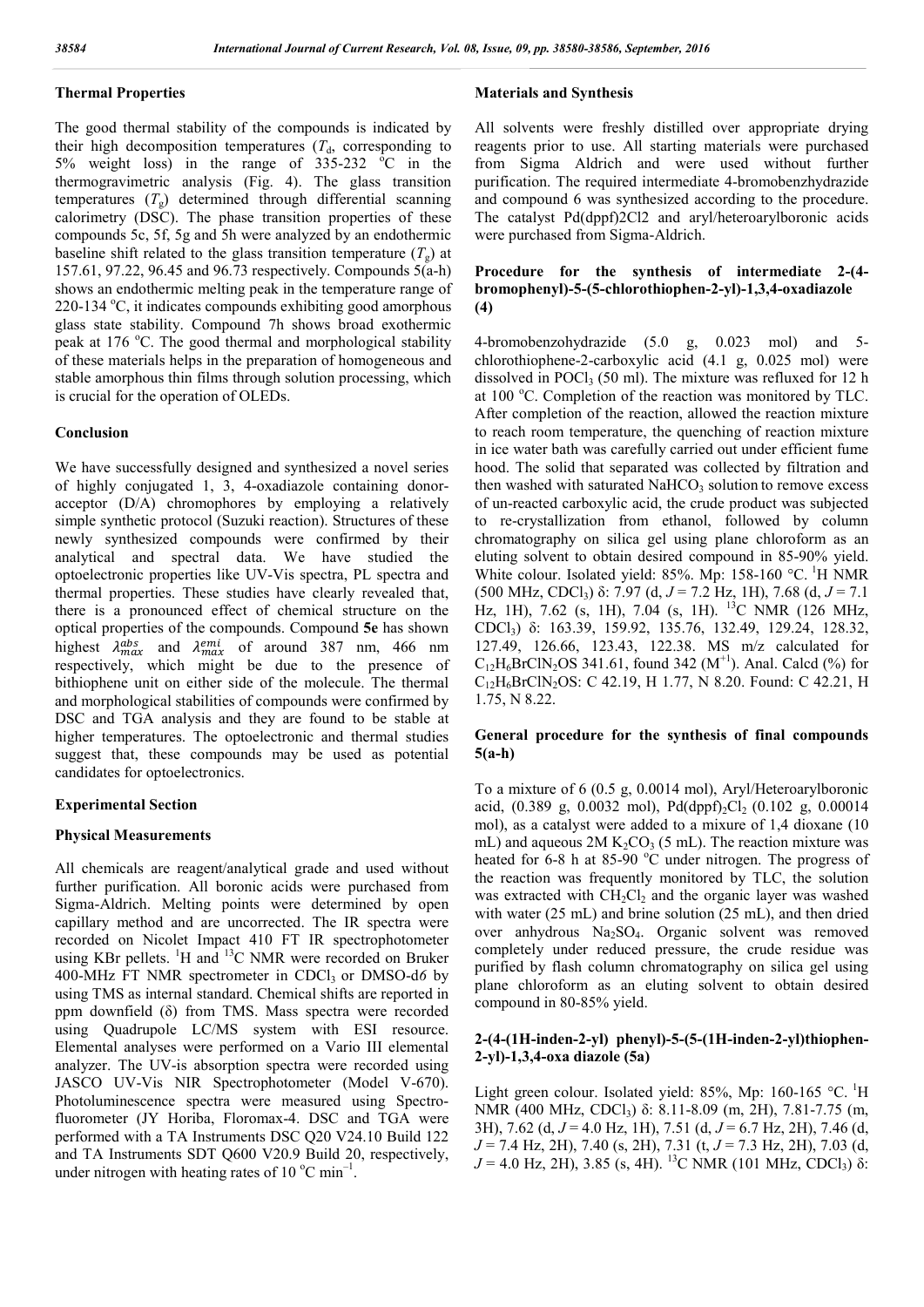164.01, 159.81, 144.92, 144.88, 143.34, 139.41, 135.44, 132.47, 129.07, 129.01, 128.34, 127.44, 127.40, 127.37, 127.34, 127.30, 126.88, 126.11, 125.58, 123.83, 122.01, 121.55, 39.11; MS m/z calculated for  $C_{30}H_{20}N_{2}OS$  456.56, found 456 (M<sup>+</sup>). Anal. Calcd (%) for  $C_{30}H_{20}N_2OS$ : C 78.92, H 4.42, N 6.14, Found: C 78.85, H 4.38, N 6.10.

#### 2-(4-(thiophen-3-yl) phenyl)-5-(5-(thiophen-3-yl)thiophen-2-yl)-1,3,4-oxa diazole (5b)

Green colour. Isolated yield: 85%. Mp: 170-173 °C. <sup>1</sup>H NMR (400 MHz, DMSO-*d6*) δ: 8.08 (d, *J* = 4.8 Hz, 1H), 8.03 (d, *J* = 1.9 Hz, 2H), 8.01 (d, *J* = 2.0 Hz, 2H), 7.88-7.84 (m, 5H), 7.40 (s, 2H). <sup>13</sup>C NMR (101 MHz, CDCl<sub>3</sub>) δ: 164.40, 162.56, 142.15, 139.30, 138.98, 136.12, 128.94, 128.69, 127.87, 126.84, 122.58. MS m/z calculated for  $C_{20}H_{12}N_2OS_3$  392.52, found 392 (M<sup>+</sup>). Anal. Calcd (%) for  $C_{20}H_{12}N_2OS_3$ : C 61.20, H 3.08, N 7.14 Found: C 61.16, H 3.10, N 7.09.

#### $2-(4-(benzo[b] -thiophen-2-vl) -phenyl)-5-(5-(benzo - [b])$ thiophen-2-yl)thioph en-2-yl)-1,3,4-oxadiazole (5c)

Green colour. Isolated yield: 85%. Mp: 179-182 °C. <sup>1</sup>H NMR (400 MHz, DMSO-*d6*) δ: 8.05 (d, *J* = 4.7 Hz, 1H), 8.04 (d, *J* = 1.9 Hz, 2H), 8.02 (d, *J* = 2.0 Hz, 2H), 8.21-8.14 (m, 8H), 8.01 (s, 2H).  $^{13}C$  NMR (101 MHz, CDCl<sub>3</sub>) δ: 164.15, 162.31, 143.49, 142.48, 140.07, 136.12, 132.37, 131.04, 128.94, 128.69, 125.77, 124.17, 123.91, 122.58, 119.91. MS m/z calculated for  $C_{28}H_{16}N_2OS_3$  492.63, found 492 (M<sup>+</sup>). Anal. Calcd (%) for  $C_{28}H_{16}N_2OS_3$ : C 68.27, H 3.27, N 5.69 Found: C 68.23, H 3.20, N 5.65.

### 2-(4-(thiophen-2-yl)phenyl)-5-(5-(thiophen-2-yl)thiophen-2 yl)-1,3,4-oxa diazole (5d)

Green colour. Isolated yield: 85%. Mp: 180-183 °C. <sup>1</sup>H NMR (400 MHz, DMSO-*d6*) δ: 8.07 (d, *J* = 4.8 Hz, 1H), 8.02 (d, *J* = 1.9 Hz, 2H), 8.00 (d, *J* = 2.0 Hz, 2H), 7.86-7.82 (m, 5H), 7.39 (d,  $J = 4.1$  Hz, 2H). <sup>13</sup>C NMR (101 MHz, CDCl<sub>3</sub>) δ: 164.02, 162.74, 138.28, 136.09, 135.80, 133.53, 131.35, 129.16, 128.58, 128.26, 126.98, 126.38, 125.39, 124.80, 123.52, 122.25. MS m/z calculated for  $C_{20}H_{12}N_2OS_3$  392.52, found 392 (M<sup>+</sup>). Anal. Calcd (%) for C<sub>20</sub>H<sub>12</sub>N<sub>2</sub>OS<sub>3</sub>: C 61.20, H 3.08, N 7.14 Found: C 61.22, H 3.10, N 7.13.

#### 2-(4-(5-(5-hexylthiophen-2-yl) thiophen-2-yl)phenyl)-5-(5- (5-(5-hexylthiophen-2-yl) thiophen-2-yl)thiophen-2-yl)-1,3,4-oxadiazole (5e)

Intence green colour. Isolated yield: 85%. Mp: 230-235 °C. <sup>1</sup>H NMR (400 MHz, DMSO-*d6*) δ: 8.10 (d, *J* = 8.6 Hz, 2H), 7.92- 7.86 (m, 4H), 7.68 (d, *J* = 3.8 Hz, 2H), 7.40 (d, *J* = 4.0 Hz, 1H), 7.30 (d, *J* = 3.8 Hz, 1H), 7.24 (d, *J* = 3.9 Hz, 2H), 7.21 (d, *J* = 3.6 Hz, 1H), 7.15 (dd, *J* = 14.4, 3.7 Hz, 1H), 6.84 (d, *J* = 3.7 Hz, 1H), 2.79 (t, *J* = 7.4 Hz, 4H), 2.69-2.64 (m, 2H), 2.35- 2.29 (m, 2H), 1.67-1.58 (m, 4H), 1.33-1.27 (m, 8H), 0.86 (dd,  $J = 8.0, 6.1$  Hz, 6H). <sup>13</sup>C NMR (101 MHz, CDCl<sub>3</sub>) δ: 164.76, 162.65, 143.09, 138.01, 135.88, 134.05, 132.98, 132.46, 129.28, 129.03, 127.19, 126.61, 126.37, 126.11, 125.85, 125.60, 124.79, 124.01, 43.21, 33.13, 31.27, 29.96, 21.76, 15.14. MS m/z calculated for  $C_{40}H_{40}N_2OS_5$  725.08, found 726 (M<sup>+</sup>). Anal. Calcd (%) for  $C_{40}H_{40}N_2OS_5$ : C 66.26, H 5.56, N 3.86 Found: C 66.22, H 5.58, N 3.80.

#### 2-(4-(4-(trifluoromethyl) phenyl) phenyl) -5-(5-(4- (trifluoromethyl) phenyl) thiophen-2-yl)-1,3,4-oxadiazole (5f)

Green colour. Isolated yield: 85%. Mp: 192-197 °C. <sup>1</sup>H NMR (400 MHz, DMSO-*d6*) δ: 8.26 (d, *J* = 1.6 Hz, 1H), 8.21-8.18 (m, 2H), 8.02-7.97 (m, 6H), 7.86 (m, *J* = 5.6, 3.3 Hz, 4H), 7.39 (d,  $J = 4.1$  Hz, 1H); <sup>13</sup>C NMR (101 MHz, CDCl<sub>3</sub>) δ: 164.49, 162.65, 140.92, 138.82, 138.01, 136.40, 132.46, 131.64, 131.13, 130.36, 127.70, 127.45, 126.87, 126.61, 126.37, 124.79, 124.27. MS m/z calculated for  $C_{26}H_{14}F_6N_2OS$  516.46, found 517  $(M+H)^+$ . Anal. Calcd (%) for C<sub>26</sub>H<sub>14</sub>F<sub>6</sub>N<sub>2</sub>OS: C, 60.47, H, 2.73, N 5.42 Found: C 60.45, H 2.75, N 5.46.

#### Ethyl4-(5-(5-(4-(4-ethoxycarbonyl (phenyl))phenyl)-1,3,4 oxadiazol-2-yl)thiophen-2-yl) benzoate (5g)

Green colour. Isolated yield: 80% Mp: 185-189 °C. <sup>1</sup>H NMR (400 MHz, CDCl3) δ: 8.25-8.09 (m, 5H), 7.83-7.77 (m, 4H), 7.76-7.71 (m, 3H), 7.64 (d, *J* = 4.0 Hz, 1H), 7.49 (d, *J* = 4.0 Hz, 1H), 7.04 (d, *J* = 4.0 Hz, 1H), 4.46-4.37 (m, 4H), 1.47-1.38 (m, 6H). <sup>13</sup>C NMR (101 MHz, CDCl<sub>3</sub>) δ: 166.59, 164.23, 162.40, 139.58, 138.82, 138.57, 136.40, 132.72, 130.62, 130.36, 129.79, 129.28, 128.78, 128.45, 127.70, 127.45, 124.79, 59.37, 14.61. MS m/z calculated for  $C_{30}H_{24}N_2O_5S$ 524.59, found 525  $(M+H)^+$ . Anal. Calcd (%) for C<sub>30</sub>H<sub>24</sub>N<sub>2</sub>O<sub>5</sub>S: C 68.69, H 4.61, N 5.34 Found: C 68.65, H 4.66, N 5.37.

#### 2-(4-(4-vinylphenyl) phenyl)-5-(5-(4-vinylphenyl)thiophen-2-yl)-1,3,4-oxadiazole (5h)

Green colour. Isolated yield: 82%. Mp: 178-183 °C. <sup>1</sup>H NMR (400 MHz, CDCl3) δ: 8.25-8.13 (m, 3H), 7.83-7.74 (m, 4H), 7.66-7.63 (m, 4H), 7.55-7.52 (m, 2H), 7.48 (d, *J* = 8.3 Hz, 1H), 6.76 (ddd, *J* = 17.6, 13.2, 11.4 Hz, 2H), 5.83 (dd, *J* = 17.7, 4.4 Hz, 2H), 5.32 (d,  $J = 10.9$  Hz, 2H). <sup>13</sup>C NMR (101 MHz, CDCl3) δ: 160.77, 159.81, 148.96, 144.19, 143.95, 139.09, 138.94, 138.14, 137.66, 137.61, 136.25, 136.04, 135.46, 132.49, 130.71, 129.04, 127.52, 127.44, 127.40, 127.28, 126.99, 126.88, 126.23, 123.90, 123.83, 122.53, 122.28, 114.80, 114.60, 114.55. MS m/z calculated for  $C_{28}H_{20}N_2OS$ 432.54, found 433  $(M+H)^+$ . Anal. Calcd (%) for C<sub>28</sub>H<sub>20</sub>N<sub>2</sub>OS: C 77.75, H 4.66, N 6.48 Found: C 77.73, H 4.68, N 6.44.

#### Acknowledgements

The authors thank University Grants Commission (UGC), New Delhi, India, for financial support CPEPA (No. 8- 2/2008(NS/PE) and also to the University Scientific Instruments Centre, Karnatak University, Dharwad for providing the spectral data.

### REFERENCES

- (a) Chou, H. H. and Cheng, C. H. 2010. *Adv. Mater*., 22, 2468; (*b*) C. Fan, F. Zhao, P. Gan, S. Yang, T. Liu, C. Zhong, D. Ma, J. Qin and C. Yang, *Chem. Eur., J*. 2012, 18, 5510; (*c*) S. O. Jeon and J. Y. Lee, *J. Mater., Chem*. 2012, 22, 4233.
- (a) Inomata, H., Goushi, K., Masuko, T., Konno, T., Imai, T., Sasabe, H., Brown, J. J., Adachi, C. 2004.*Chem. Mater*.,